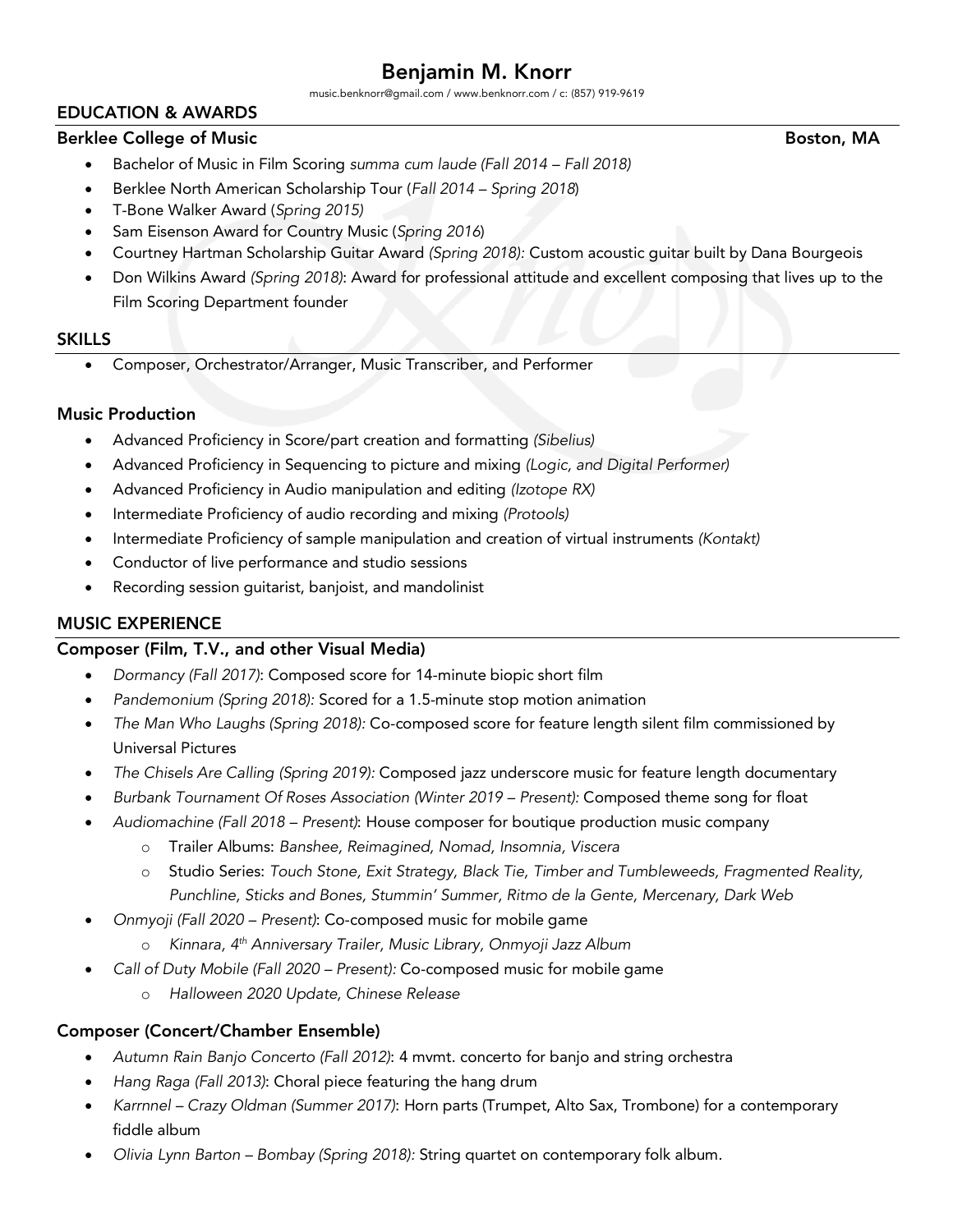music.benknorr@gmail.com / www.benknorr.com / c: (857) 919-9619

- *It's All I Have To Bring Today (Spring 2018)*: Musical setting of Emily Dickenson's poem for violin and voice
- *(Eluding) The Vulnerable (Fall 2018):* Acoustic chamber piece for violin, acoustic guitar, and upright bass commissioned by the Jason Anick Trio
- *Divergence (Summer 2019):* Composed wind ensemble piece in commemoration for Scott Peter's retirement commissioned by the Campbell Area Music Parents Association

## Licensed Music

- *Game of Thrones The Final Season – Official HBO UK (Fall 2019)*: Co-composed a custom hybrid orchestral piece
- *Little Fires Everywhere | Mia's Moments (Spring 2020):* "*All That We Are*" from *Nomad* used for Hulu spot.
- *Everybody's Talking About Jamie | Official Trailer | 20th Century Studios (Fall 2020):* Overlay of *"And You Don't Even Know It"*
- *Equal Justice Initiative TV Commercial, 'End the Silence' (Fall 2020):* "*A Sad Story*" from *Touch Stone*
- *OVER THE MOON | Official Trailer #1 | A Netflix/Pearl Studio Production (Summer 2020): "In the Steppes of Central Asia (Aleksandr Borodin – Reimagined)"* from "*Reimagined"*

# Orchestrator/Arranger

*"Neil Young, Sarah McLachlan, Joni Mitchell, The Weeknd – Medley"* – Music Video *(Spring 2017)*

- Organized, Arranged and Performed music for five-minute Berklee YouTube video
- *Berklee World Strings (Fall 2017 – Spring 2017)*
	- Four works for String Orchestra and Soloist
- *Saskatoon Fiddle Orchestra (Fall 2017 – Present)*
	- Arranged various songs and medleys for rhythm section and string orchestra
- *Me and Julio Down by The School Yard (Spring 2018)*
	- Arranged, directed rehearsals, and conducted for a large pop ensemble with string section
- *Rosanne Cash Medley (Spring 2018)*
	- Arranged, directed rehearsals, and conducted for Berklee's Commencement Concert
- *Say Old Man Can You Play the Fiddle? (Spring 2018)*
	- Arranged, orchestrated, and engraved for Kitchener-Waterloo Symphony Orchestra performance with fiddle soloist Shane Cook

# *Jason Anick Trio (Spring 2019)*

- Arranged four tunes for Guitar, Violin, Upright Bass and String Orchestra
- *Emily Jean Flack (Fall 2020)*
	- Arranged three songs for SATB Choir and Piano
- *Onmyoji (Fall 2020)*
	- Arranged three anime theme songs as jazz pieces for award winning mobile game

# Musical Transcriber

*Karrnnel: Original Compositions Vol. 1 & Vol. 2 (Summer 2016)*

- Tune book: chords and melody for 104 fiddle tunes
- *The Fretless – Bird's Nest (Fall 2016)*
	- Violin 1, Violin 2, Viola, and Cello on nine tracks
- *Trans-Decryptions by Ben Knorr (Summer 2017)*
	- Sought permission, formatted, and published 28 advanced acoustic pieces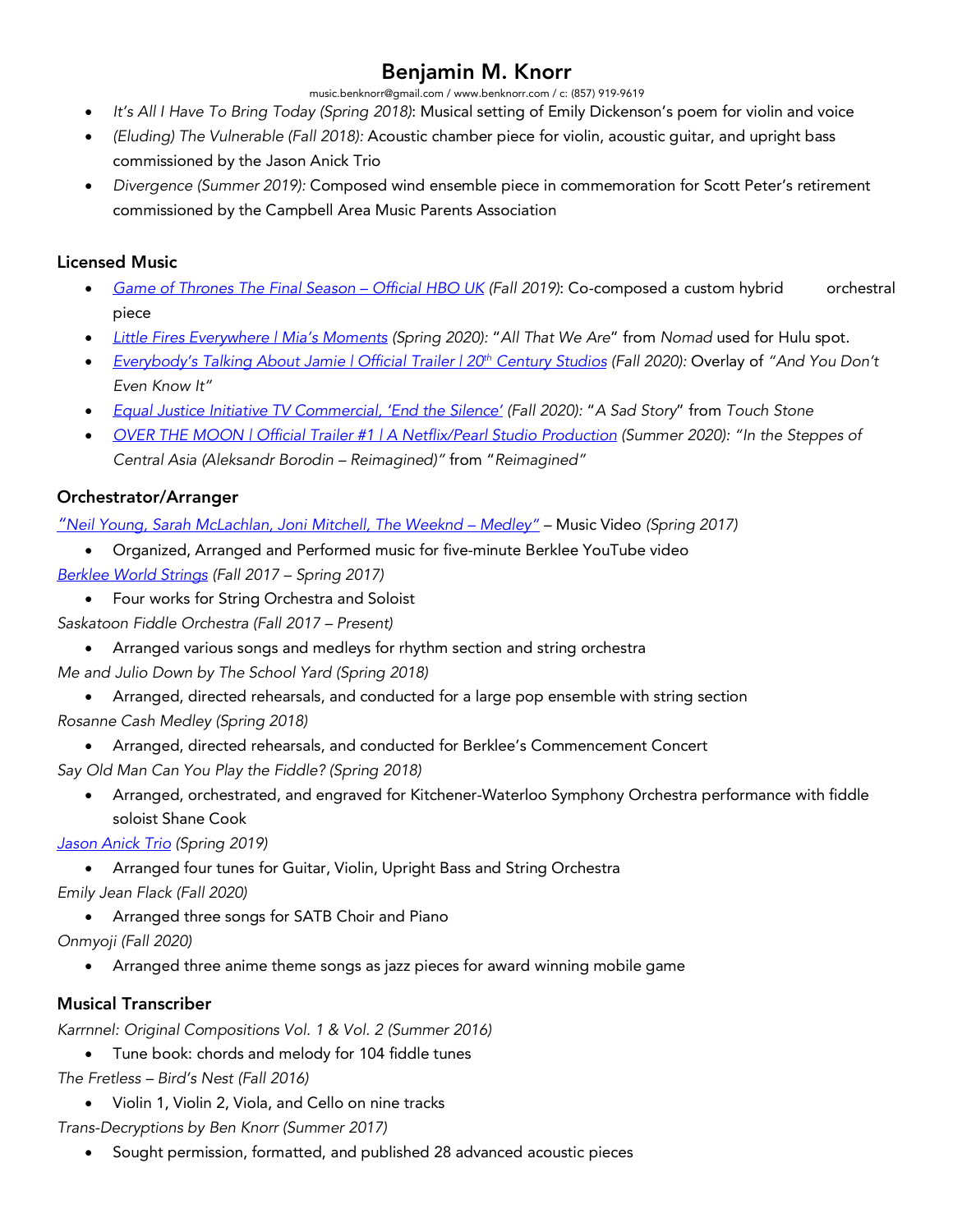music.benknorr@gmail.com / www.benknorr.com / c: (857) 919-9619

*Rhythm And Hand Separation – Maeve Gilchrist (Summer 2017)*

- Notated and formatted for exercise book
- *Väsen – Brewed (Spring 2018)*
- Tune book: chords and melody for 15 progressive Swedish tunes *James Isnardy Tune book (Fall 2019)*
	- Notation for 14 Canadian traditional fiddle tunes

*Ben Harper: Winter Is For Lovers (Fall 2020)*

• Notation and Tablature for a 15 track album for solo lap steel guitar

## Performer

Musica Sacra *(Fall 2015)*

• Premiered the *Autumn Rain Concerto* as Banjo soloist at the University of Regina with the Campbell Collegiate String Orchestra in Regina, SK, CAN

Magic Music Days *(Spring 2013)*

- Performed with Campbell Collegiate Music groups at Disneyland in Anaheim, CA, USA Banff Rocky Mountain Festival *(Fall 2011 and 2013)*
	- Performed with Campbell Collegiate Music groups at the Banff Center, AB, CAN
- Regina Chamber of Commerce *(Fall 2014)*
- Solo guitar background music for Christmas event at the Conexus Arts Center in Regina, SK, CAN Fresh Grass Bluegrass Festival *(Fall 2015)*
	- Played acoustic guitar on the mainstage with Lawn Mower in North Adams, MA, USA
- 3 Sisters Bluegrass Festival *(Fall 2015)*
	- Played acoustic guitar on the mainstage with Carolyn Kendrick in Chattanooga, TN, USA

Folk Music Ontario *(Fall 2015)*

• Played acoustic and electric guitar with award-winning Canadian folk duo Quinn and Qristina Bachand in Toronto, ON, CAN

The Burren Back Room *(Spring 2016)*

• Played acoustic guitar in Irish group opening for Charlie Lennon Trio in Boston, MA, USA

Folk Alliance *(Fall 2016)*

• Played acoustic and electric guitar with award-winning Canadian folk duo Quinn and Qristina Bachand in Kansas City, MO, USA

Regina Jazz Festival *(Summer 2016, 2017, & 2018)*

• Played jazz guitar for the annual jazz festival in Regina, SK, CAN Ben Knorr's (K)Night *(Fall 2017)*

• Organized, arranged, and contracted musicians to play at my senior recital in Boston, MA, USA BAERD: Progress *(Spring 2016)*, Crete *(Spring 2017)*

- Recorded banjo for two full-length studio albums
- Berklee Performances in Boston, MA, USA
	- *Wang Leehom (Spring 2016):* Played electric and acoustic guitar at sold out Boston Symphony Hall
	- *Great American Songbook Tribute (Spring 2016 - 2018)*
	- *International Folk Festival (Spring 2016 - 2017)*
	- *Aynur Dogan at the Berklee Performance Center (Spring 2017)*

Samantha Robichaud-Korkum Canada Day (*Summer 2017)*

• Played Guitar at the Canadian Embassy in Washington D.C., USA for 1000+ People